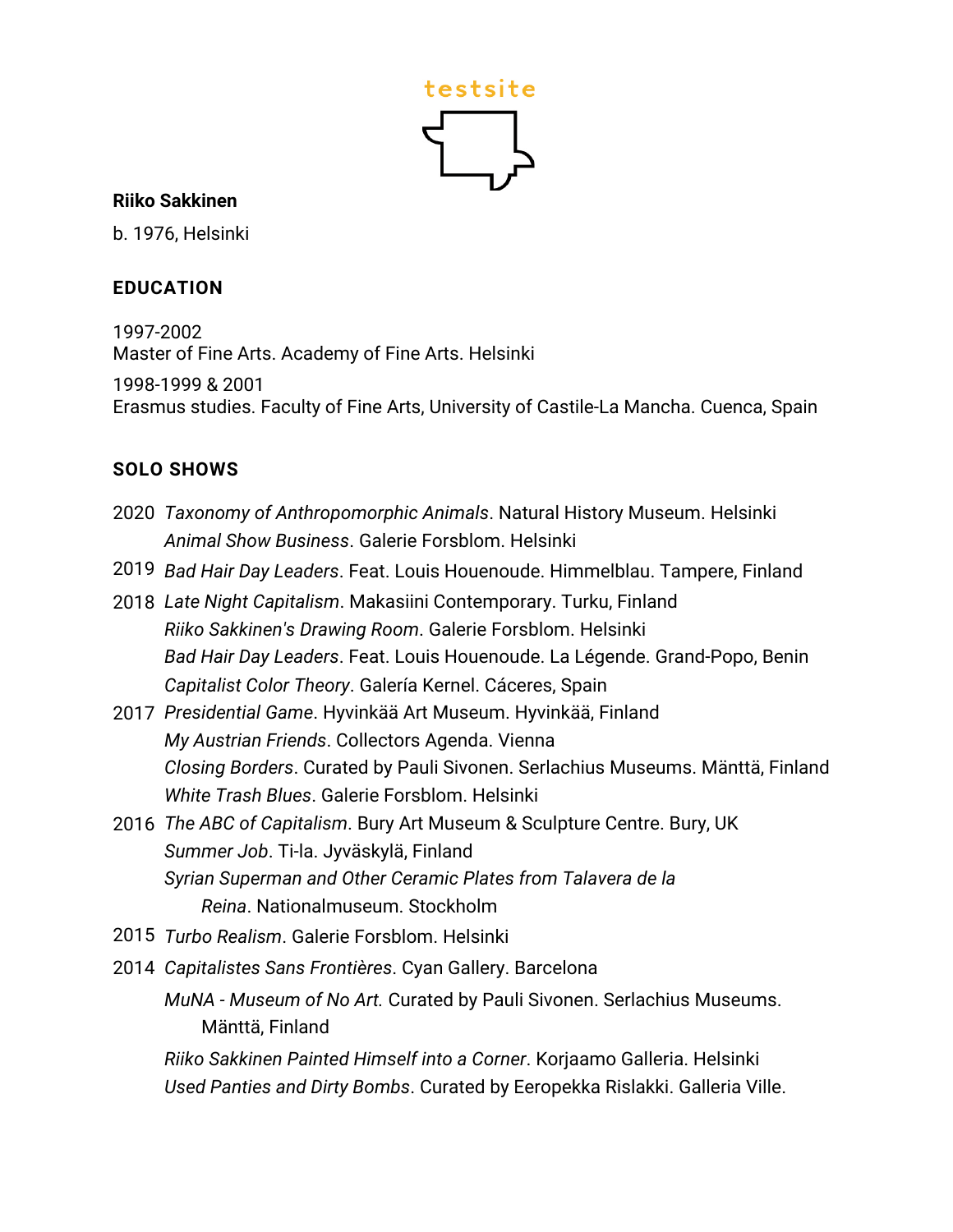

Nurmijärvi, Finland

- 2013 *Respetando los derechos humanos nunca saldremos de la crisis*. Espacio AVAart. Gijón, Spain
	- *Cake Theory*. Collaboration with Katja Tukiainen. Curated by Jernej Skof. Galerija Alkatraz. Ljubljana
	- *Riiko Sakkinen's Favorite Books*. Unauthorized intervention. Rikhardinkatu Public Library. Helsinki
- 2012 *Syria Study Center*. Korjaamo Galleria. Helsinki *Turbokapitalismin kehitysselvitys*. Galleria Koivulinna. Pukkila, Finland *East West Banana Split*. Collaboration with Nisrine Boukhari. All Art Now. **Damascus**
- 2011 *Syria for Dummies*. Espacio Trapézio. Madrid
	- *Operation Golden Monkey*. Collaboration with Judas Arrieta, featuring Cao Huan Yi. Korjaamo Galleria. Helsinki
		- *China for Dummies*. Collaboration with Judas Arrieta. Culture Tram. Helsinki *My Favorite Escort Girls from the People's Republic of China*. Tuntemattomien Kontti. Helsinki
		- *No preguntes qué puede hacer el capitalismo por tí, sino qué puedes hacer tu por el capitalismo*. Curated by Raúl Zamudio. Pristine Galerie. Monterrey, Mexico
		- *Exigimos Libertad de Expresión Pero No Tenemos Nada Que Decir*. Blo Laboratorio Digital. Talavera de la Reina, Spain
		- *My Favorite Escort Girls and Banks in the People's Republic of China*. Galerie e.l Bannwarth. Paris
- 2010 *Riiko Sakkinen's Encyclopedia (Revised and Updated Edition).* Curated by Suvi Saloniemi. Kunsthalle Helsinki
	- *Escribid a Papá Noel y Pedid Libertad.* Galería Gacma. Málaga, Spain *Sweetshop Sweatshop*. The Finnish Norwegian Cultural Institute. Oslo *My Favorite Lists*. Korjaamo Galleria. Helsinki
- 2009 *Free World*. Collaboration with Jani Leinonen. Bourouina Gallery. Berlin *Asia Belongs to Us*. Judas Arrieta Vs. Riiko Sakkinen, Feat. Cao Huan Yi. MA Studio. Beijing
	- *Jani and Riiko's Free World*. Collaboration with Jani Leinonen. Amos Anderson Art Museum. Helsinki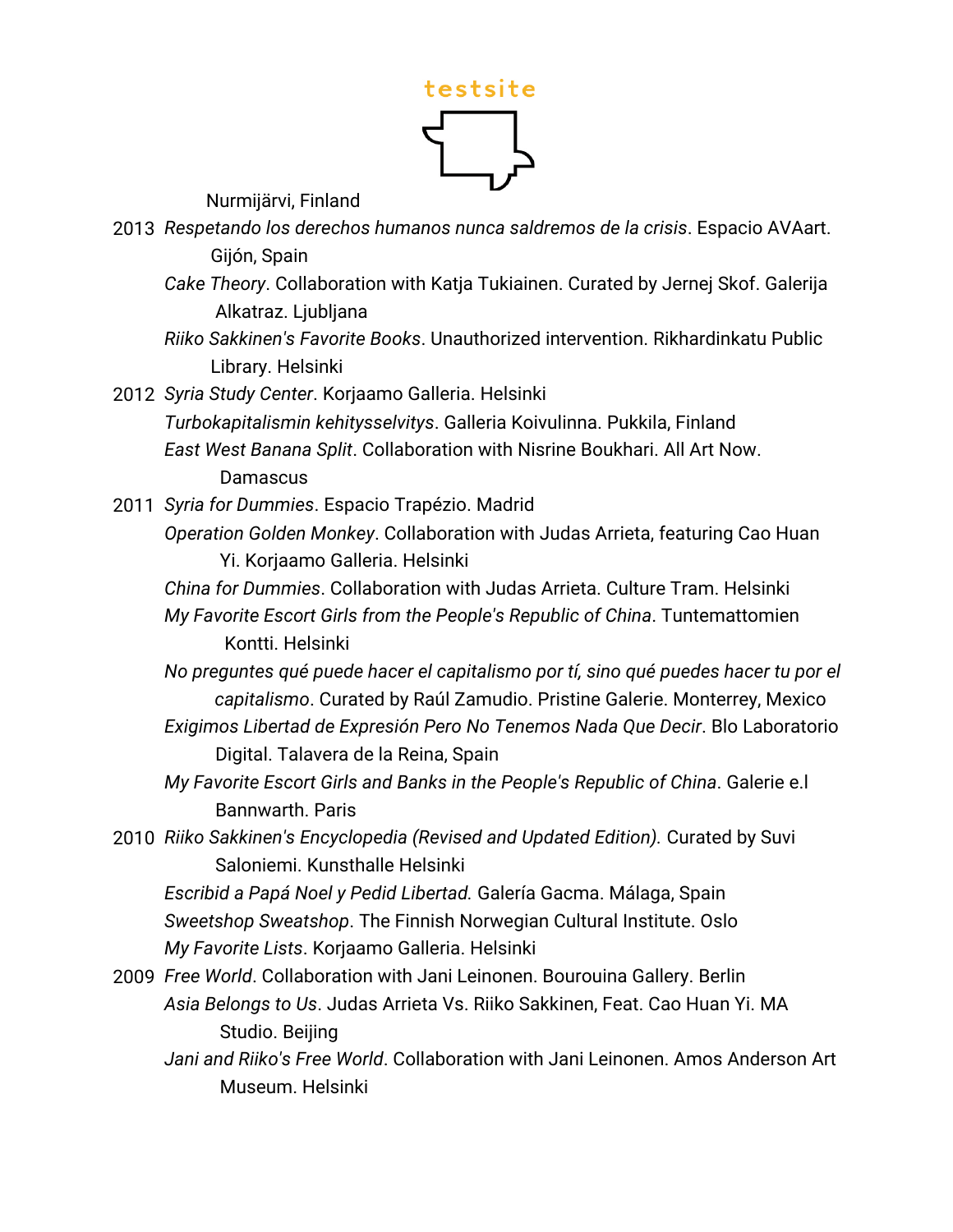

*Jani and Riiko's Presidential Suite*. Collaboration with Jani Leinonen. Hotel Klaus K. Helsinki

*Kosmostars*. Korjaamo Galleria. Helsinki

- 2008 *Consommateur, applaudis, le spectacle est partout*. Bourouina Gallery. Berlin *Human Rights Damage Our Economy*. Galerie e.l Bannwarth. Paris *Jag skulle inte vilja hata Sverige men jag vågar inte hata Ryssland*. Finlandsinstitutet. Stockholm
- 2007 *Todo en el Sur Es Tercer Mundo*. Instituto Iberoamericano de Finlandia. Madrid *Let's Happy Life - Sparkling Girl Brings about a Revolution*. Curated by Timo Valjakka. Korjaamo. Helsinki

*Refreshing Molotov Cocktails*. Curated by Jani Leinonen. Bar No.9. Helsinki

- 2006 *More Mustard Gas and Tomato Ketchup (My Very Best Friendly Fire).* Transit. Mechelen, Belgium
- 2005 *Small Boys Units South Beach Diet*. Galleria Krista Mikkola. Helsinki *Colon(ialismo) Madrid Remix*. Los 29 Enchufes en Espacio F. Madrid
- 2004 *Boz Ulu Delgin*. Collaboration with Neil Fauerso and Jani Leinonen. Testsite. Austin, Texas
	- *Earn Money Without a Job*. Collaboration with Jani Leinonen. The Bower. San Antonio, Texas

*Everything I Don't Understand Must Be Sin*. Priska C. Juschka Fine Art. New York

2003 *Western World in Colors (Teen sen rahasta).* Galleria Krista Mikkola. Helsinki *Keep on the Asphalt.* Collaboration with Niko Luoma and Katja Tukiainen. Curated by Krista Mikkola. Exhibition at Cable Factory. Helsinki. Action in Sarajevo, Athens, Tirana and Helsinki

*Riiko Sakkinen's Express Kebab Pizza*. Featuring Inmaculada Díaz and Görsky *Grytvic*. Transit. Mechelen, Belgium

- 2002 *T-shirt Stall*. Action. Curated by Heather Galbraith. Camden Arts Centre. London *Jani Leinonen Vs. Riiko Sakkinen*. Collaboration with Jani Leinonen. Kluuvin Galleria, Helsinki Art Museum. Helsinki
- 2000 *Paha maito.* Guest stars: Simo Brotherus, Inmaculada Díaz, Görsky Grytvic, Joonas Kota, Ritva Narinen, Cecilia Stenbom, Erkki Veltheim and Gudrun F. Widlok. Gallery of the Academy of Fine Arts. Helsinki
- 1999 *Sillas y Otros Paisajes*. Finnish Academy of Fine Arts. Helsinki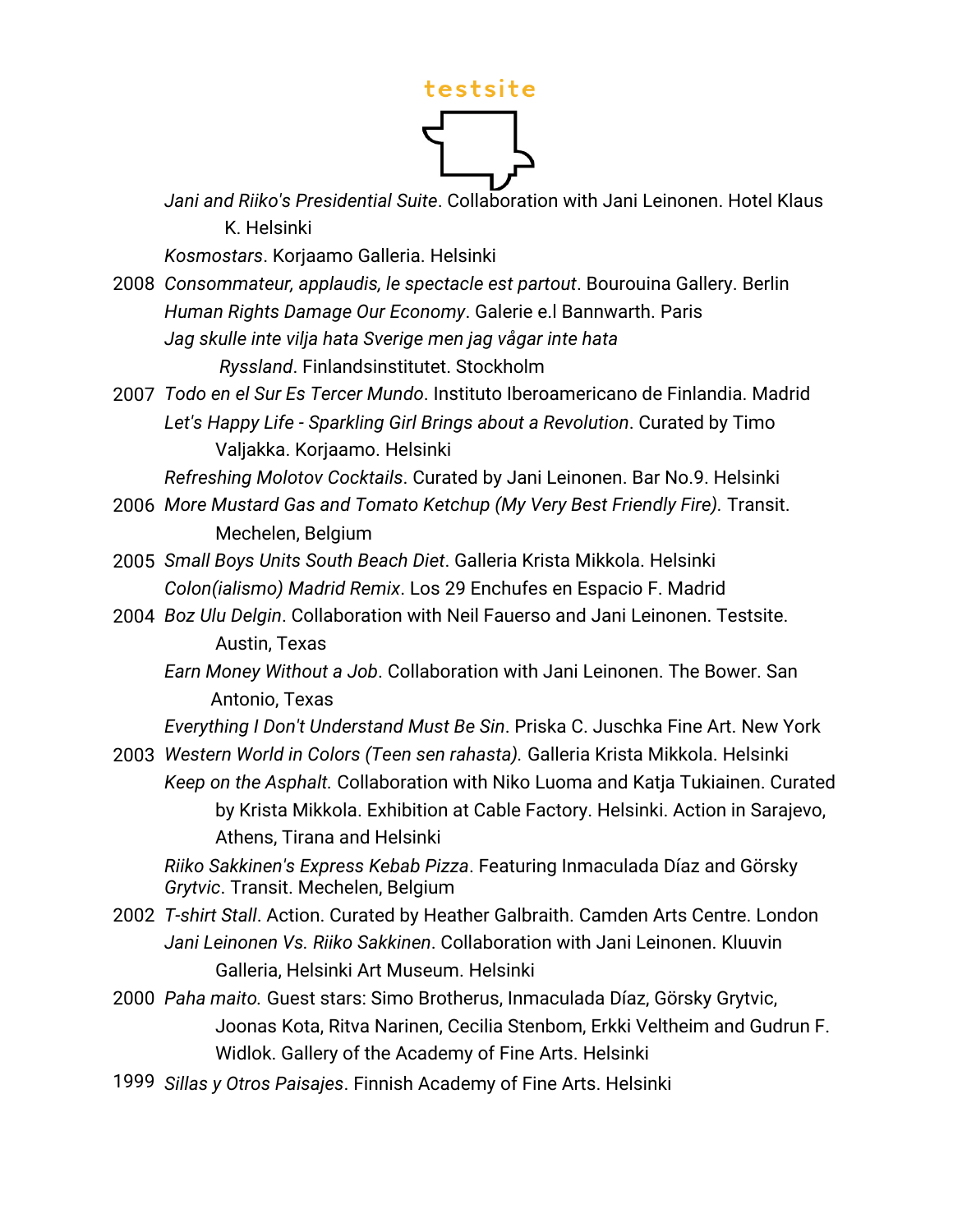*Trípticos Instalaciones Inmobiliarias*. Curated by Inmaculada Díaz. Faculty of Fine Arts, University of Castile-La Mancha. Cuenca, Spain

1996 *Kotitalouspornoa*. Galleria Jangva. Helsinki

#### **GROUP SHOWS**

2020 *Group Show*. Piretti Art Gallery. Knokke, Belgium *Group Show*. Gallery Red. Palma de Mallorca, Spain *El gesto multiplicado*. Curated by Antonio Olmos. San Prudencio. Talavera de la Reina, Spain *We Make History Not Money*. Proyectos Raúl Zamudio. New York 2019 *The Cure of Folly*. Curated by Dora Bulart and Raúl Zamudio. Galleria Contempo. Pergine Valsugana, Italy *Group Show*. Piretti Art Gallery. Knokke, Belgium *Signs Taken for Wonders*. Curated by Raúl Zamudio. Jonas Mekas Visual Arts Center. Vilnius *Alteración / Desorden & Compresión*. Tokio Galeria at Background Studio. Madrid *Orphans of Painting II*. Curated by Raúl Zamudio and Ethan Cohen. Ethan Cohen KuBe. Beacon, New York *Growth and Loss - Hair in Contemporary Art*. Curated by Elina Vieru. Oulu Museum of Art. Oulu, Finland *Classic Works of Fine Art*. Curated by Veikko Halmetoja. Serlachius Museums. Mänttä, Finland *Distant Cool Shadow*. Curated by Laura Kuurne and Hannele Karppinen. Serlachius Museums. Mänttä, Finland 2018 *Vs. Cravan*. Curated by Elisabetta Longari. Palestra Visconti, ARCI Bellezza. Milan *Everything & Nothing*. Curated by Raúl Zamudio. Empty Circle. New York *Poesía objetual*. Curated by Antonio Olmos. El Salvador. Talavera de la Reina, Spain *Glitch Art.* Curated by Tanja Sihvonen. Kuntsi Museum of Modern Art. Vaasa, Finland *Yovo Star*. Villa Karo. Grand-Popo, Benin *Schwarz Weiß*. Städtische Galerie im Park. Viersen, Germany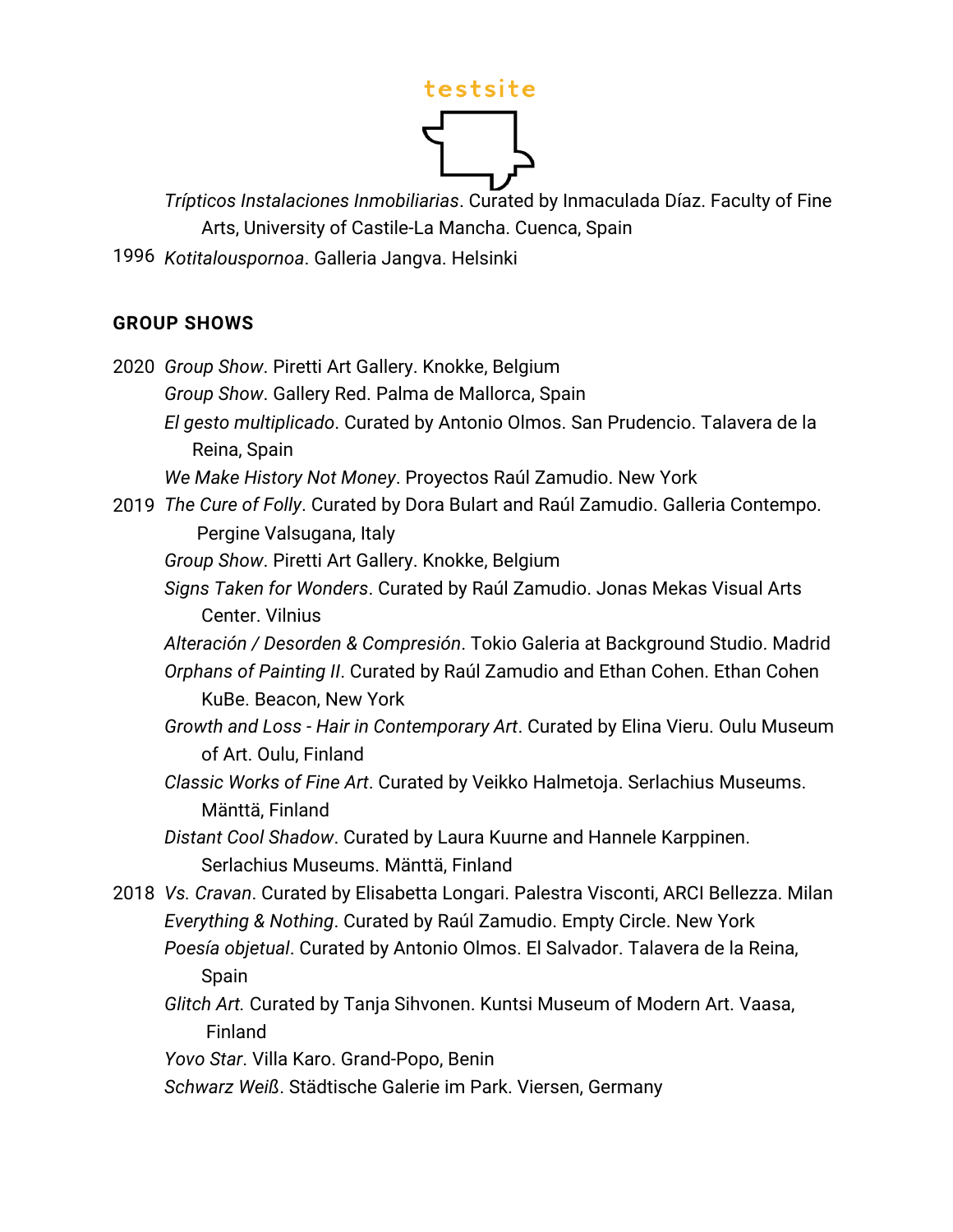2017 *With Seven-league Boots*. Stop – Finland: Works from the Kiasma

 Collection. Curated by Rita Birzaka. Art Museum Riga Bourse. Riga, Latvia *House Games Triennial*. Jyväskylä, Finland

*The Rent Is Too Damn High*. Curated by Roma Primitivo Albear and Raúl Zamudio. The Apartment. New York

*The Border Pavilion*. Curated by Raúl Zamudio. Research Pavilion. Venice, Italy *Orphans of Painting*. Curated by Raúl Zamudio. Ethan Cohen Fine Arts. New York *Foreigners.* Curated by Tony Trehy. Bury Art Museum & Sculpture Centre. Bury, UK *Art Goes Logomo*. Curated by Frej Forsblom. Logomo. Turku, Finland *Finlayson Art Area 2017*. Curated by Pertti Ketonen. Project curated by Pauli

Sivonen. Tampere, Finland

*Random Archive*. Burt Art Museum & Sculpture Centre. Bury, UK

*Refugiarte*. Centre del Carmen. Valencia, Spain

*Rascal*. Artsi Vantaa Art Museum. Vantaa, Finland

2016 *Acts of Sedition*. Curated by Juan Puntes and Raúl Zamudio. White Box. New York *Fish Story*. Curated by Raúl Zamudio. Contempo 8 - International Contemporary Art Festival. Varna, Bulgaria

*Inferno, Part Two*. Curated by Raúl Zamudio. Pristine Galerie. Monterrey, Mexico *Refugiarte*. El Salvador. Talavera de la Reina, Spain

*Decoding*. Bury Art Museum & Sculpture Centre. Bury, UK

*Sinä & minä muotokuvassa*. Artsi Vantaa Art Museum. Vantaa, Finland

*The Enemy Within*. Curated by Raúl Zamudio. Area: lugar de proyectos. Caguas, Puerto Rico

2015 *The Monochrome Symphony*. Artipelag. Gustavsberg, Sweden *Valtio+*. Turku, Finland

*Lovebuzz*. Curated by Henna Aho and Ville Laaksonen. Titanik. Turku, Finland *Summer 2015*. Galerie Forsblom. Helsinki

*Inside/Outside*. Curated by Simeon Brugger. QuadrART. Dornbirn, Austria *La Palma se decora con Casa Decor*. Amor de Barrio. Madrid

*Requiem (for VZT)*. Curated by Raúl Zamudio. ARTRáfico de Arte. Mexico City

2014 *Bilder zwischen den Zeilen*. Curated by Emil Karila. Finnland-Institut. Berlin *House Games Triennial*. Jyväskylä, Finland

*SuperPop!.* Curated by Timo Valjakka. Serlachius Museums. Mänttä, Finland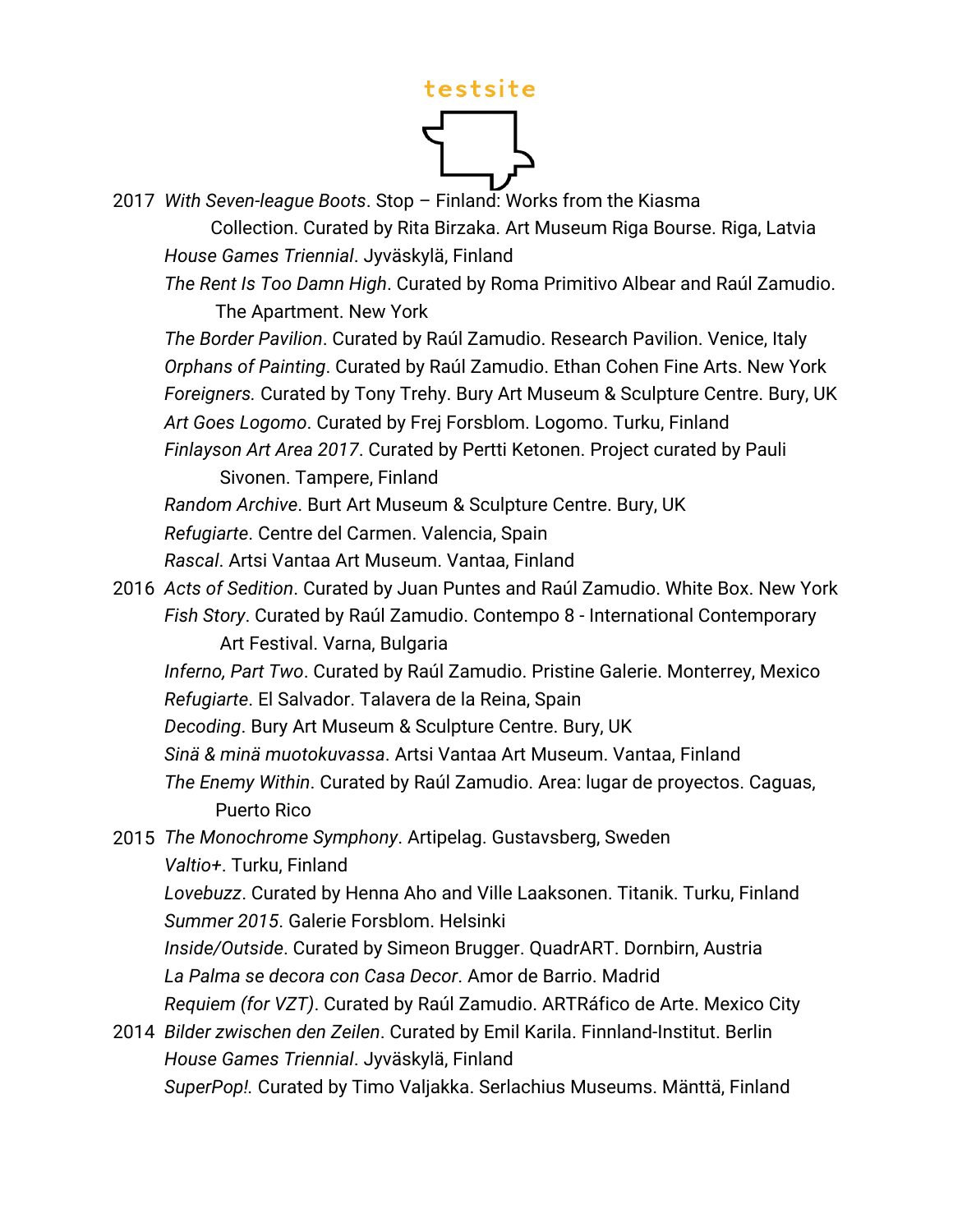*Heponauta*. Hyvinkää Art Museum. Hyvinkää, Finland

- *The Language of Lists*. Part of Text Festival. Bury Art Museum & Sculprure Centre. Bury, UK
- *Midst the Line*. Curated by Michael Pycke. Stedelijke Academie Sint-Niklaas. Sint- Niklaas, Belgium
- 2013 *Sight 2013/14*. Curated by Enzo De Leonibus. Museolaboratorio Ex Manifattura Tabacchi. Citta Sant Angelo, Italy

*Schenken als Problem*. Group Global 3000. Berlin

*Carnegie Art Award*. Royal Academy of Fine Arts. Stockholm

*The Name, The Nose*. Curated by Raúl Zamudio. Museolaboratorio Ex Manifattura Tabacchi. Citta Sant Angelo, Italy

*Persten Collection Pop-up*. Telakkakatu 6. Helsinki

*Celebrating Tom*. Made in Kallio. Helsinki

*Tekijän oikeudella*. Curated by Antti Kirjalainen. Telakkakatu 6. Helsinki

*Fast and Furious*. Aine Art Museum. Tornio, Finland

*Dreaming of the South*. Curated by Herman van Ingelgem. Galerie Marion de Cannière. Antwerp

- 2012 *Melancholia*. Curated by Raúl Zamudio. Pristine Galerie. Monterrey, Mexico *Under the Volcano*. Curated by Raúl Zamudio. Adrómeda Contemporáneo. San José, Costa Rica
	- *Hydromemories*. Curated by Irina Novarese and A. Titolo. Turin Museum of Natural History. Turin
	- *Be:e.* Curated by Michelle Anderson Binczak and Rod Deweese. La Porte Peinte Centre pour les Arts. Nouyers sur Serein, France
	- *Celebrity Skin*. Curated by Raúl Zamudio. White Box Contemporary. San Diego, California
	- *In the Future the Artist Will Say: That Object is a Work of Art*. Curated by Raúl Zamudio. 3rd Ward. New York

*Group Show*. Musterzimmer. Berlin

*Personal City*. Muu Galleria. Part of the Helsinki Photography Biennial. Helsinki

2011 *Cosmopolis.* Curated by Daniel Gonzalez Lozano and Raul Zamudio. Pristine Galerie. Monterrey, Mexico

*Dreaming Hazel Dooney*. Latrobe Contemporary Gallery. Morwell, Australia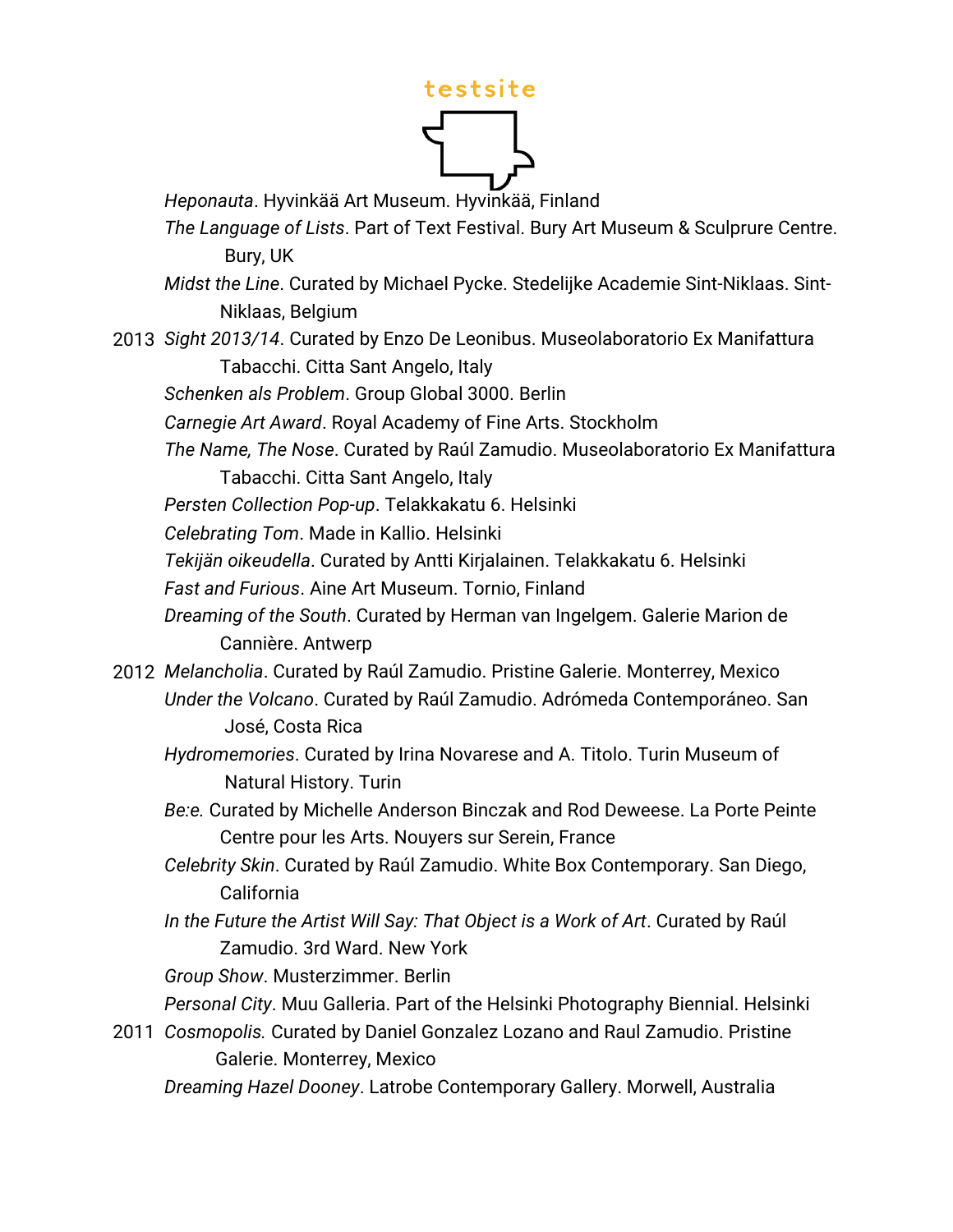*The SuR/Real Estate Show*. Curated by Raúl Zamudio. Carriage House. New York *Sijamuotoja*. Curated by Timo Valjakka. Purnu. Orivesi, Finland

*The Civility Show*. Curated by Dahn Hiuni. Amelie A. Wallace Gallery. Old Westbury, NY

*Finland Station*. Section curated by Aleksi Nyman. Loft Project Etagi. St. Petersburg

2010 *Counter Space: Design and the Modern Kitchen*. Curated by Juliet Kinchin and Aidan O'Connor. Museum of Modern Art. New York

*New Impressions*. Bourouina Gallery. Berlin

*I'm Hungry for Art*. Äkkigalleria. Jyväskylä, Finland

*Persten Collection Mix - Candy Cane Meets 61 Hearts*. Curated by Eeropekka Rislakki. Persten Pop-up Gallery. Helsinki

*Momentum Design*. Curated by Punkt Ø. Momentum Kunsthall. Moss, Norway

*Cool Rooms*. Curated by Jani Leinonen. Punkaharju State Hotel. Punkaharju, Finland

*Cool Water*. Curated by Timo Valjakka. Korjaamo Galleria. Helsinki

*Ese Oscuro Objeto del Deseo*. Curated by Raúl Zamudio. Pristine Galerie. Monterrey, Mexico

*Twilight of the Idols*. Curated by Raúl Zamudio. Galería Casado Santapau. Madrid *The Metamorphosis*. Curated by Raúl Zamudio. Other Gallery. Shanghai

2009 *Text Festival*. Curated by Tony Trehy. Manchester *Memories of China*. Curated by Vivian Cao and Coral Lu. 798 Space. Beijing *Imaging China*. Curated by Judas Arrieta. Lan Club. Beijing *The Man Who Fell to Earth*. Curated by Raúl Zamudio. T-Space. Beijing 798

 Biennale *Un NO por respuesta*. Curated by Tania Pardo. Musac - Museo de Arte

Contemporáneo de Castilla y León. León, Spain

*Tracking Traces*. Curated by Eija Aarnio, Leevi Haapala and Pirkko Siitari. Kiasma Museum of Contemporary Art. Helsinki

*The Borders*. Curated by Hyewon Yi. Amelie A. Wallace Gallery. Old Westbury, NY *Espejo canalla*. Curated by Rafael De Diego, Raquel Francisco Baeza and Iban Gaztanbide. Galería Artificial. Madrid

2008 *Showroom*. La Fresh Gallery. Madrid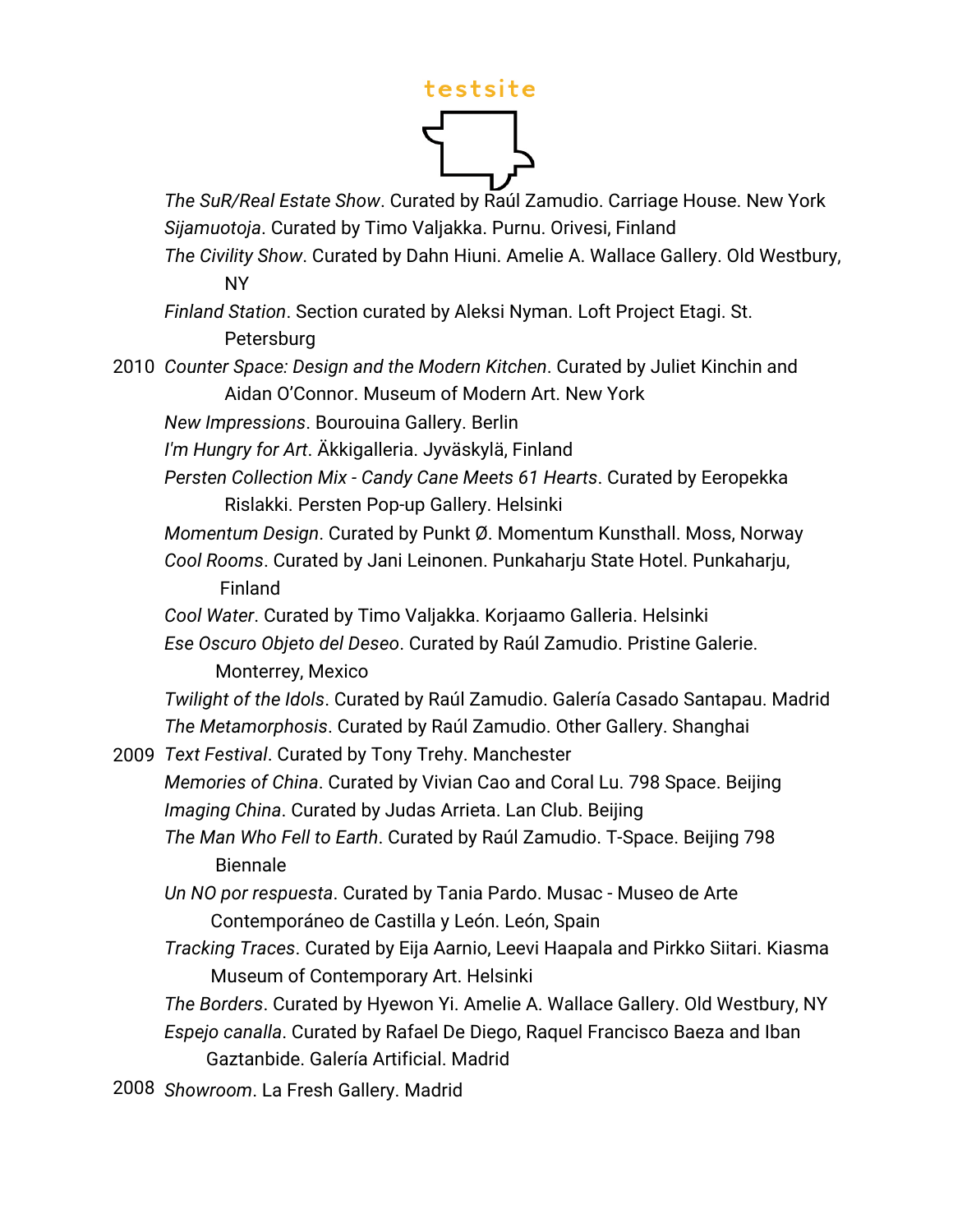

*Uno Más Uno Es Multitud*. Curated by Tania Pardo. Doméstico '08. Madrid *Smart.* Curated by Aura Seikkula. Korjaamo Galleria. Helsinki *From the Arctic to the Prairie*. Curated by Lisa Baldini. Golden. Chicago *Made in Kuvataideakatemia*. Curated by Riikka Stewen. Finnish Academy of Fine Arts. Helsinki

*Garden of Delights - Yeosu International Art Festival*. Curated by Raúl Zamudio.

 Jinnan Culture and Arts Centre. Yeosu, South Korea *Sampo*. Curated by Eeropekka Rislakki. 4mula Gallery. Saint Petersburg *Kesänäyttely*. Curated by Sampo Linkoneva. Honkahovi. Mänttä, Finland *Group Show*. Galerie e.l Bannwarth at Galerie JBB. Mulhouse, France *Headhunters*. Curated by Jani Leinonen. Showroom X. Helsinki *Helsinki à Saint-Sulpice*. Curated by Krista Mikkola. Paris *Spectacular Redux*. Curated by Raúl Zamudio. EDS Galería. Mexico City *Dark*. Curated by Timo Valjakka. Korjaamo. Helsinki

*Todella Siistiä*. Curated by Henna Paunu. Rauma Art Museum. Rauma, Finland 2007 *Piirustusluokka - tyhjä on täysi*. Curated by Markus Konttinen and Riikka Stewen. Kunsthalle Helsinki

*Unfair '07 - A Real Alternative.* Curated by Raúl Zamudio. Arthaus Miami *Taidetuunaamo*. Collaboration with Jani Leinonen. Helsinki

*Conversations*. Curated by Cécile Marie. Kerava Art Museum. Kerava, Finland *Dream Palace*. Curated by Alfredo Martinez, Li Fexue and Marc Hungerbuhler. A-

Space, No. 1 Artspace. Beijing

*The 25 Best Artists in Finland*. Curated by Jani Leinonen. Mänttä Art Festival. Mänttä, Finland

*Zoo*. Galerie Anhava. Helsinki

*Surge*. Curated by Marc Hungerbuhler and Raul Zamudio. 798 Art Festival. Beijing *Muestra de Arte*. Curated by Orlando Fernández. Provincial Historic Archive.

Cáceres, Spain

*Amerikkka*. Curated by Raul Zamudio. The Artist Network. New York

*Power One*. Collaboration with Black Centipede. Curated by Lisa Baldini. Ad Hoc Art. New York

2006 *Body Double*. Curated by Raul Zamudio. FORUM + Elzbieta Koscielak Gallery. Wrocław, Poland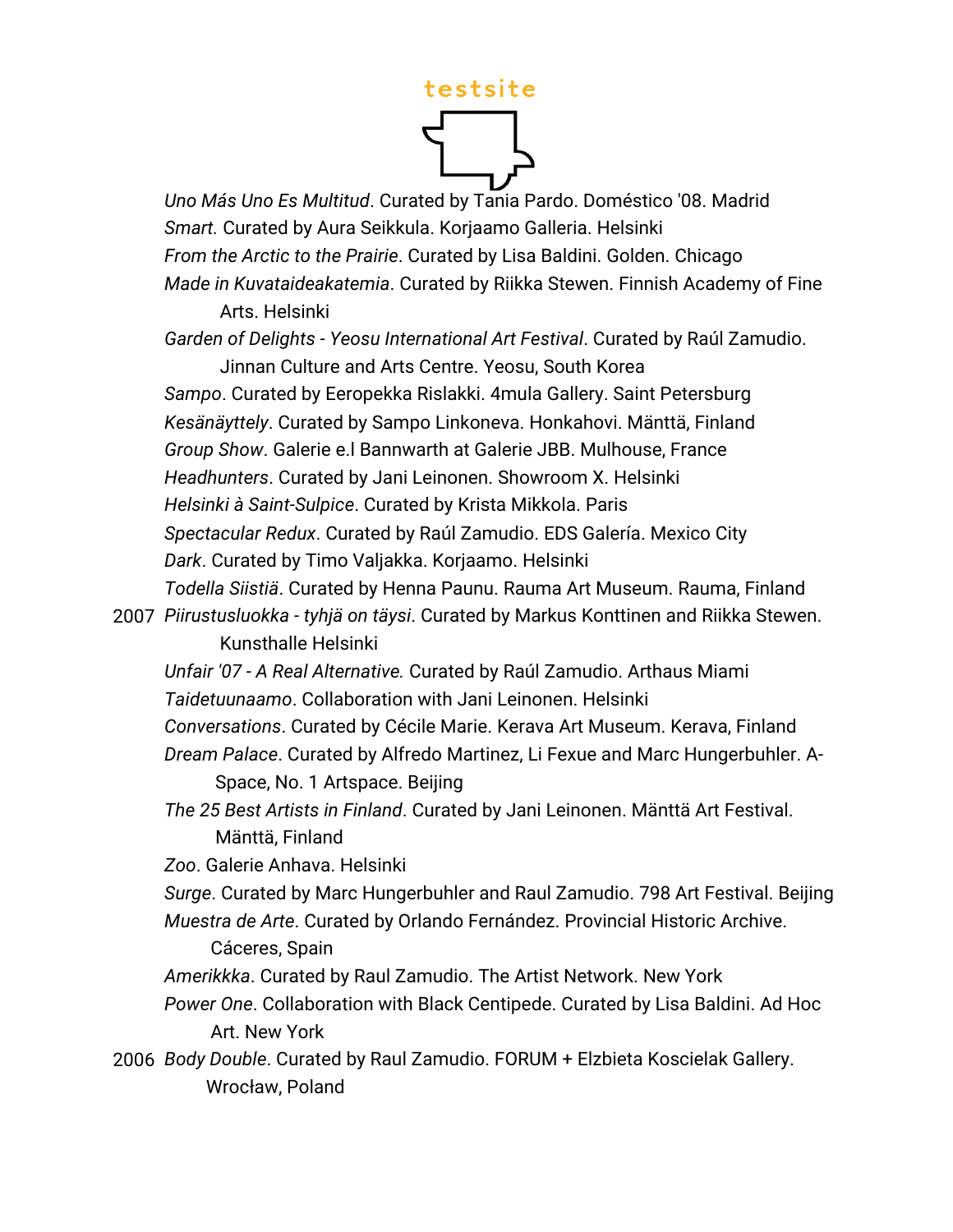

*Muestra de Arte*. Curated by Orlando Fernández. Circulo de Bellas Artes. Madrid *Art Supermarket Pikasso*. Curated by Jani Leinonen. Helsinki *Serendipity*. Curated by Leevi Haapala. 1A Space. Hong Kong *Steiler Konter – Die Ausstellung*. Curated by Peter Lang. Magazin4, Bregenzer Kunstverein. Bregenz, Austria *In the Face of Mechanical Reproduction. A Nod to Walter Benjamin*. Brooklyn Underground Film Festival. Curated by Lisa Baldini. Brooklyn Lyceum. NY 2005 *Gemine:Muse*. Project curated by Timo Valjakka. Galerija Ivana Mestrovica. Split, Croatia *Bermuda Triangle*. Curated by Raul Zamudio. Ambrosino Gallery. Miami *Kiss Me Long and Hard*. Priska C. Juschka Fine Art. New York *Helsinki International*. Curated by Timo Valjakka and Anna-Kaari Hakkarainen. Tram Museum. Helsinki *Retratos de Dorian Gray*. Curated by Raul Zamudio. Galeria de Arte Mexicano. Mexico City *Sharp Shooting*. Curated by Heather Galbraith. St Paul St. Auckland, New Zealand *Under Your Skin*. Curated by Raul Zamudio. White Box. New York *Muu18v*. Collaboration with Erkka Nissinen. Curated by Riikka Ala-Harja, Maria Duncker, Minna Heikinaho and Kari Yli-Annala. Kunsthalle Helsinki. Finland *Vasta maalattu - Peinture fraîche*. Curated by Cécile Marie and Pirkko Siitari. Kerava Art Museum. Kerava, Finland 2004 *Democracy Was Fun*. Curated by Juan Puntes and Raul Zamudio. White Box. NY *Anthro/Socio*. Curated by Raul Zamudio. The Artist Network. New York *Ideas of Artists on eBay*. Internet event. Curated by Peter Lang and Markus Wirthmann. Galerie Luecke und Partner. Berlin *Phantom Limb*. Curated by Raul Zamudio. Unit B (Gallery). Chicago *Superego*. Curated by Jaakko Rustanius. Galleria Huuto. Helsinki *The World of Objects*. Curated by Riikka Stewen. Kunsthalle Helsinki and Tampere Art Museum. Finland *Guasipichai*. Los 29 Enchufes en Fernando Sexto 20. Madrid *On Site*. Priska C. Juschka Fine Art. New York *Group show*. Galleria Krista Mikkola. Helsinki *Interim*. Transit. Mechelen, Belgium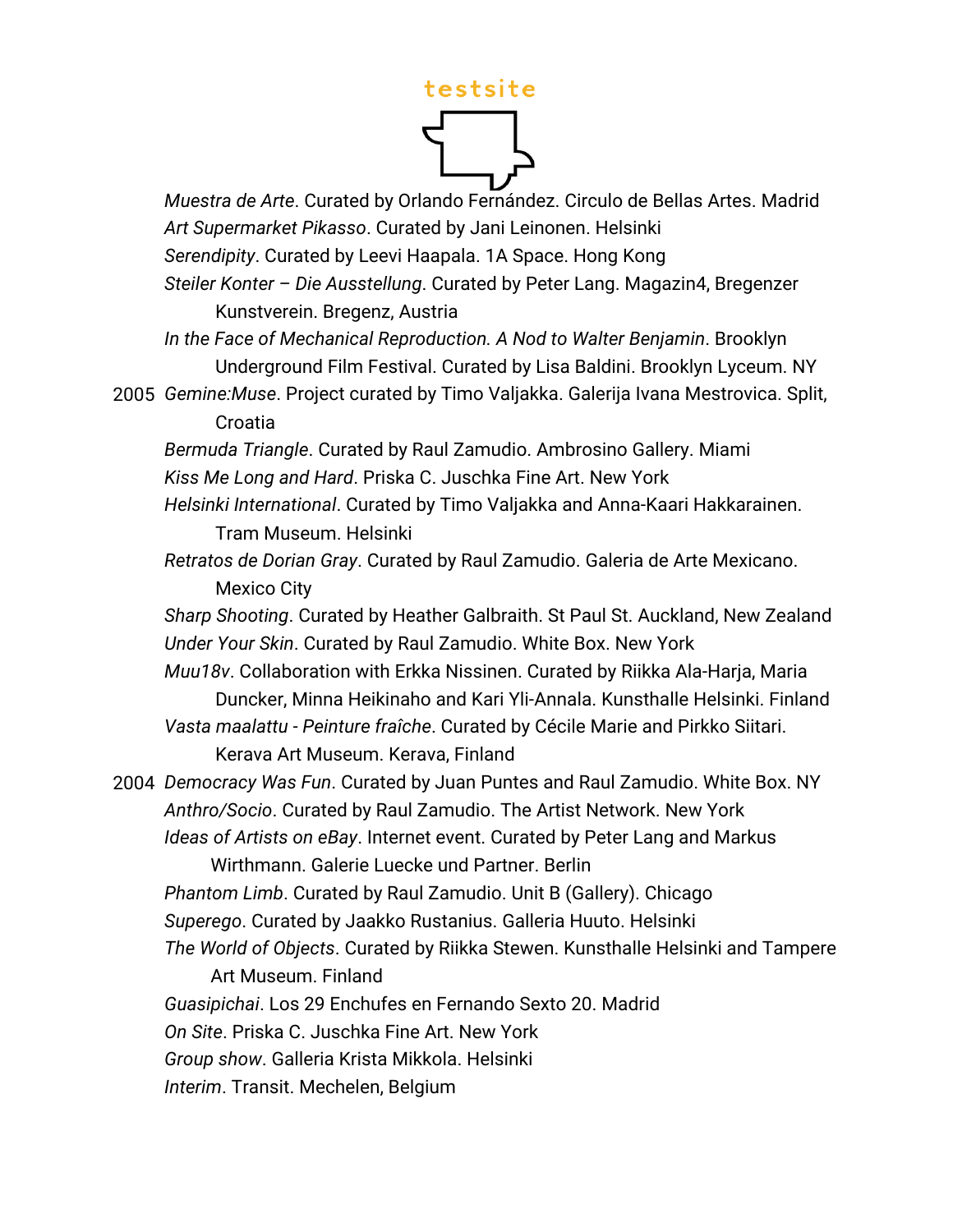

*Peinture Fraîche - Vasta Maalattu*. Curated by Cécile Marie. Le Triage. Nanterre, France

*Derby Racing* Malinwa. Cultuurcentrum Mechelen. Mechelen, Belgium *Casas y calles*. Project curated by Ignacio Cabredo. Santa Isabel 20. Madrid

2003 *Cocktail*. Curated by Jani Leinonen. Gallery of the Academy of Fine Arts. Helsinki *Greetings!.* Galleria Huuto. Helsinki

*Map in Graz. The European Forum for Emerging Creation*. Forum Stadtpark. Graz, Austria

*Biennale of Young Artists of Europe and Mediterranean*. Collaboration with Niko Luoma and Katja Tukiainen. Project curated by Krista Mikkola. Athens

2002 *Anti Festival*. Curated by Erkki Soininen. Kuopio, Finland

*Off Skene*. Fourth Triennale of Finnish Photography. Collaboration with Inmaculada Díaz. Curated by Jari Björklöv and Harri Kalha. Amos Anderson Art Museum. Helsinki

*Master of Fine Arts Degree Show.* Collaboration with Görsky Grytvic. Featuring *Kassu*. Academy of Fine Arts. Helsinki

2001 *Kommen Sie Nach Hause*. Curated by Steff Adams. Gereonswall 27. Cologne *Top 7*. Collaboration with Jari Björklöv. South Carelia Art Museum. Lappeenranta, Finland

*Ven a Casa*. Curated by Inmaculada Díaz. Velázquez 26. Madrid

*Dibujos y Objetos. Situaciones*. Curated by Ricardo Cadenas and Gonzalo Puch. UIMP. Cuenca, Spain

2000 *The Museum*. Curated by Tal R. Academy of Fine Arts. Helsinki *Ylikierroksilla*. Live art series. Curated by Niina Braun and Tellervo Kalleinen. Helsinki

1999 *Bellas Intenciones. Situaciones*. Curated by Oscar Martínez and Eva Rueda. Fundación Antonio Pérez. Cuenca, Spain

*Lattiasta kattoon*. Galleria Jangva. Helsinki

- *By Side Sidewalk*. Curated by Ulrika Ferm. Kunsthalle Vaasa. Vaasa, Finland
- *Un Sitio para K.K.0..* Curated by Javier Alvarez. Faculty of Fine Arts. University of Castile-La Mancha. Cuenca, Spain

*Boxing*. Curated by Päivi Björkenheim. Vantaa Art Museum. Vantaa, Finland 1998 *Amorph!98.* Live art festival. Curated by Tero Nauha. Helsinki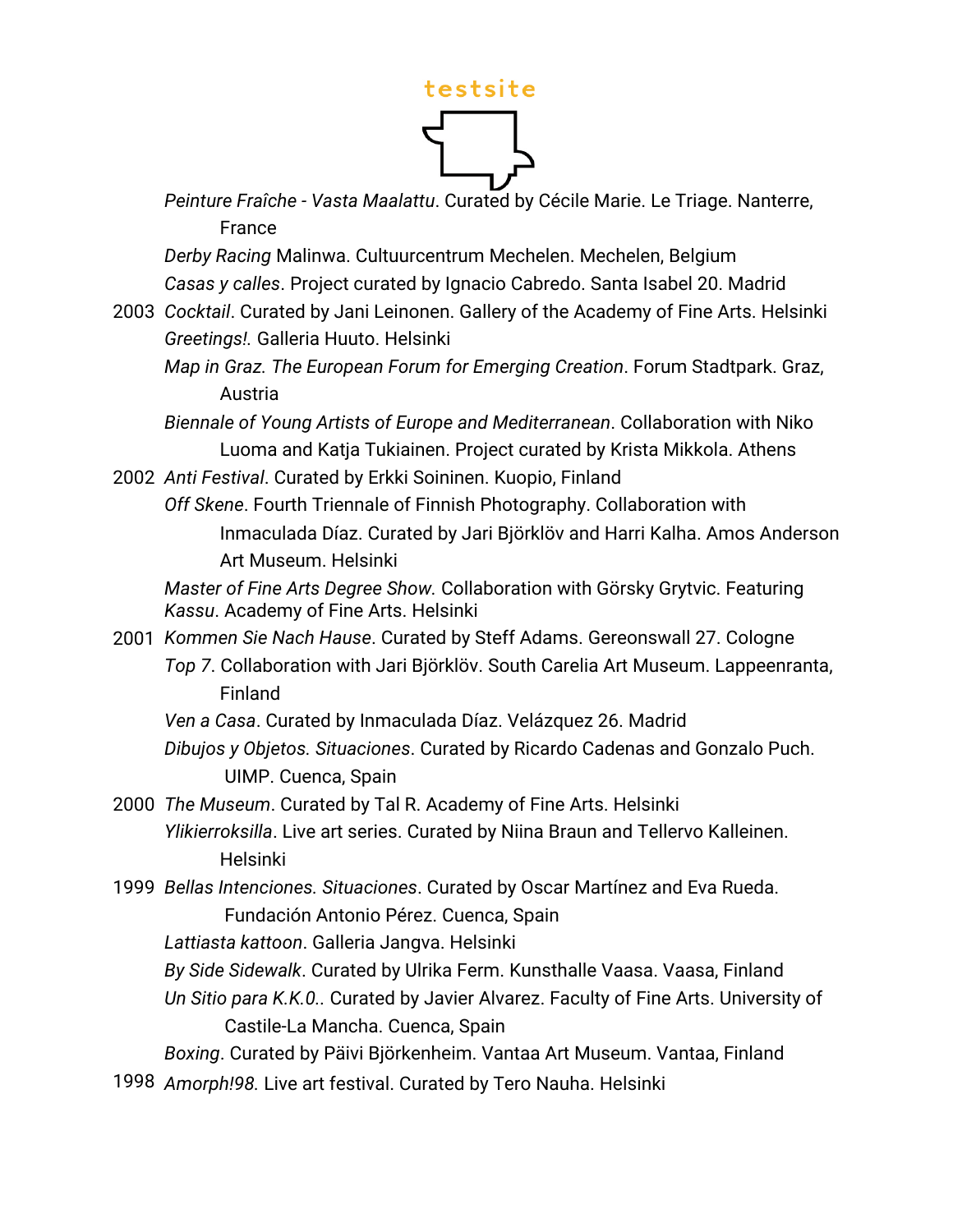

*Young Artists from NY*. Curated by Una Walker. Down Arts Centre. Downpatrick, UK

*Turku Biennale.* Performance program. Ars Nova Museum. Turku, Finland *Syner Sights Näkyjä*. Performance program. Curated by Ulrika Ferm. Knipnäs *Mental Hospital*. Tammisaari, Finland

*Pöytä Juhlalle*. Academy of Fine Arts. Helsinki

- I*lmassa*. Curated by Lauri Anttila and Markus Konttinen. Gallery of the Academy of Fine Arts. Helsinki
- *Faust*. Curated by Altti Kuusamo and Erkki Soininen. Academy of Fine Arts. Helsinki
- 1997 *Harmaasta*. Finnish Academy of Fine Arts. Helsinki
- 1996 *Comment.* Young Artists' Exhibition. WeeGee. Espoo, Finland

#### **ART FAIRS**

- 2020 Arco Madrid. Galerie Forsblom
- 2019 Arco Madrid. Galerie Forsblom JustMad. Madrid. Galería Kernel
- 2018 JustLX. Lisbon. Galería Kernel Supermarket. Stockholm. All Art Now
- 2017 Arco Madrid. Galerie Forsblom
- 2015 Art Miami New York. Galerie Forsblom Arco Madrid. Galerie Forsblom
- 2014 Art Silicon Valley. San Francisco. Galerie Forsblom Swab. Barcelona. Cyan Gallery Arco Madrid. Korjaamo Galleria. Solo presentation
- 2013 Feria Arte Oviedo. Espacio AVAart
- 2012 Houston Fine Art Fair. Pristine Galerie
- 2011 Art San Diego. Pristine Galerie
- 2010 Scope Miami. Raul Zamudio Bureau of Curatorial Affairs Art Copenhagen. Korjaamo Galleria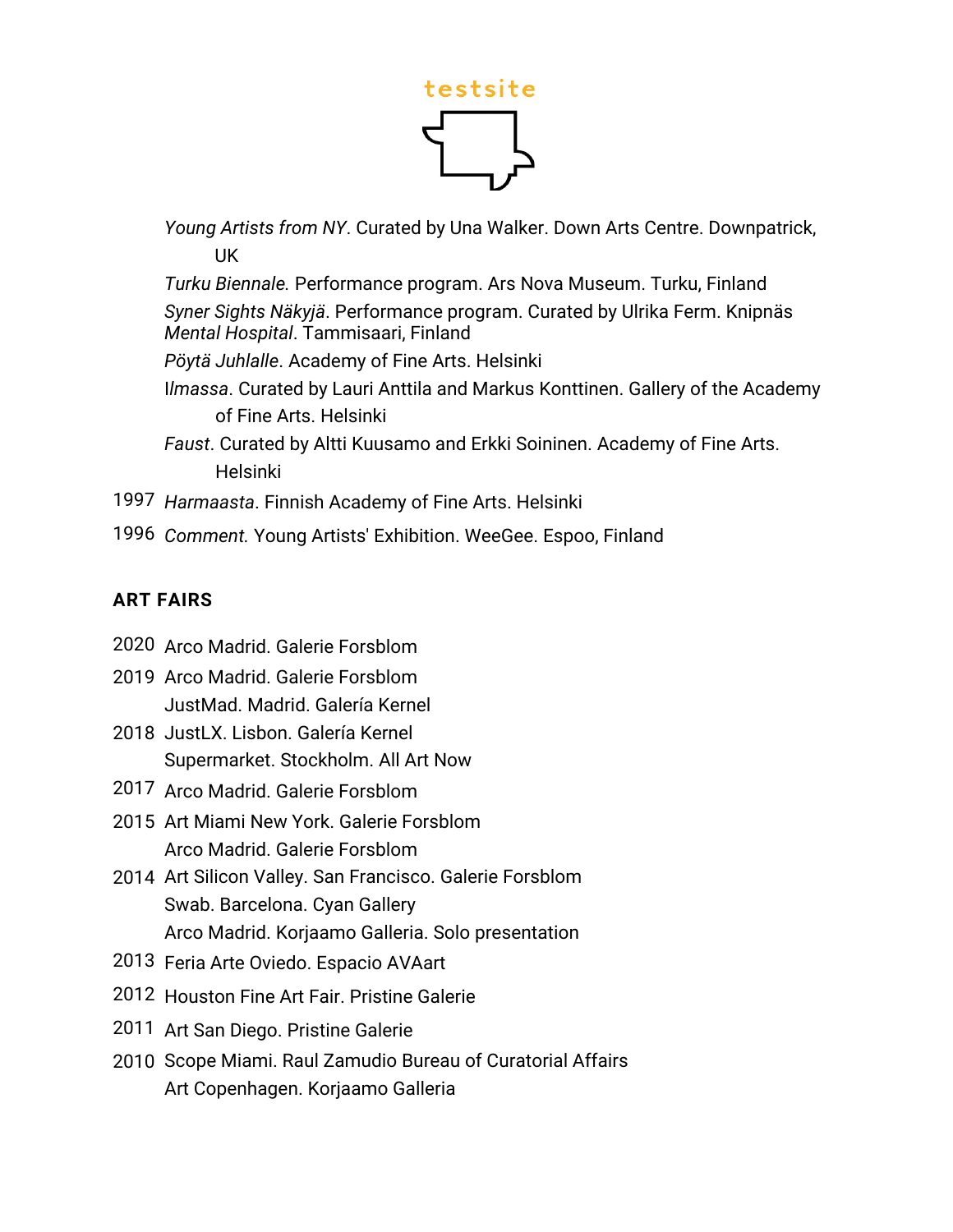Art Helsinki. Korjaamo Galleria Art San Diego. Pristine Galerie Vienna Fair. Bourouina Gallery

- 2009 Art Basel. Galerie Gmurzynska Art Brussels. Bourouina Gallery Art Helsinki. Korjaamo Galleria
- 2008 Slick. Paris. Galerie e.l Bannwarth
- 2007 Showcase. Yokohama. Arts Initiative Tokyo Art Brussels. Transit
- 2005 Art Brussels. Transit

#### **SHOWS CURATED BY RIIKO SAKKINEN**

2013 *Asunnottomuusmessut / Homelessness Fair*. Collaboration with Jani Leinonen. Hyvinkää Art Museum and Promenadigalleria. Hyvinkää, Finland

2009 *Valumateoria / Trickle-down Theory*. Cocurated by Judas Arrieta and Aura Seikkula. Korjaamo. Helsinki

2001 *First In, First Out, First In, First Serve*. Museo de las Ciencias de Castilla-La Mancha. Situaciones Festival. Cuenca, Spain

#### **RESIDENCIES**

2018 Villa Karo. Grand-Popo, Benin

2013 Xanadu. Beirut

- 2011 Finnish Institute in the Middle East. Damascus
- 2009 MA Studio. Beijing

2007 AIT – Arts Initiative Tokyo

- 2002 Camden Arts Centre. London The Nordic Watercolor Museum. Skärhamn, Sweden
- 2000 Finnish Academy of Fine Arts. Berlin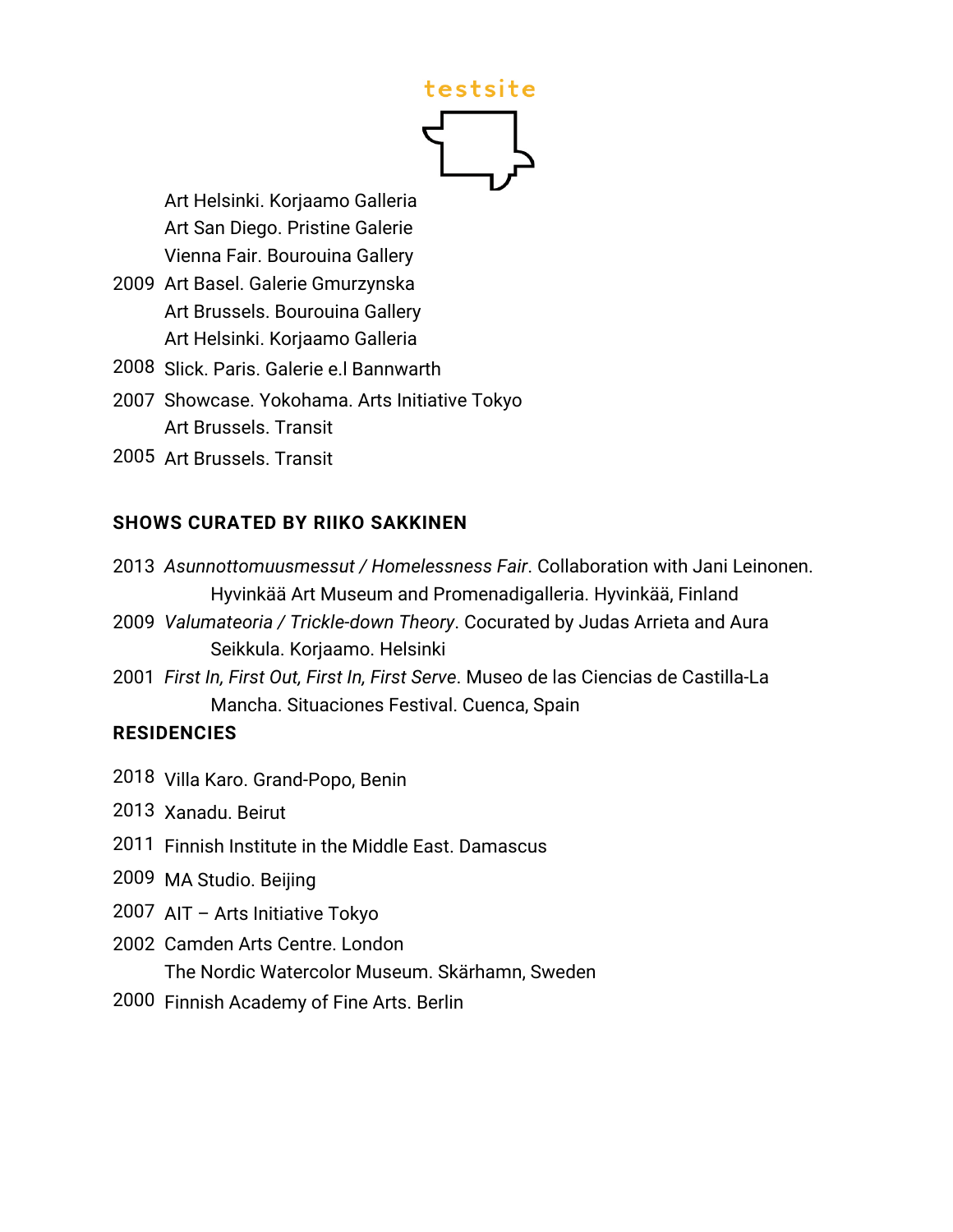

#### **WORK IN MUSEUM COLLECTIONS**

Aine Art Museum. Tornio, Finland

Amos Rex. Helsinki

Artsi Vantaa Art Museum. Vantaa, Finland

Bury Art Museum & Sculpture Centre. Bury, United Kingdom

EMMA - Espoo Museum of Modern Art. Saastamoinen Foundation. Espoo, Finland

Fundación Canaria para el Desarollo de Pintura. Las Palmas de Gran Canaria, Spain

Helsinki Art Museum HAM. Helsinki

Hyvinkää Art Museum. Hyvinkää, Finland

Kiasma Museum of Contemporary Art. Helsinki

Mataró Contemporary Art Museum. Fundacíó Carmen i Lluis Bassat. Mataró, Spain

Museolaboratorio - Exmanifattura de Tabacchi. Città Sant´ Angelo, Italy

Museum of Modern Art. New York

Rauma Art Museum. Rauma, Finland

Serlachius Museums. Mänttä, Finland

SONS Museum. Kruishoutem, Belgium

Wäinö Aaltonen Museum of Art. Turku, Finland

#### **LECTURES AND TALKS**

All Art Now (Damascus), Arts Academy at Turku University of Applied Science (Turku), AIT – Art Initiative Tokyo, Baltic Circle International Theater Festival (Helsinki), Council of Europe - Intercultural Dialogue and Conflict Prevention Project (Sarajevo), Communist Party of Spain, Diseñarium (Talavera de la Reina), F5.6 Photo Club (Helsinki), Finnish Academy of Fine Arts (Helsinki), Frame (Helsinki), Free Art School (Helsinki), Galerie